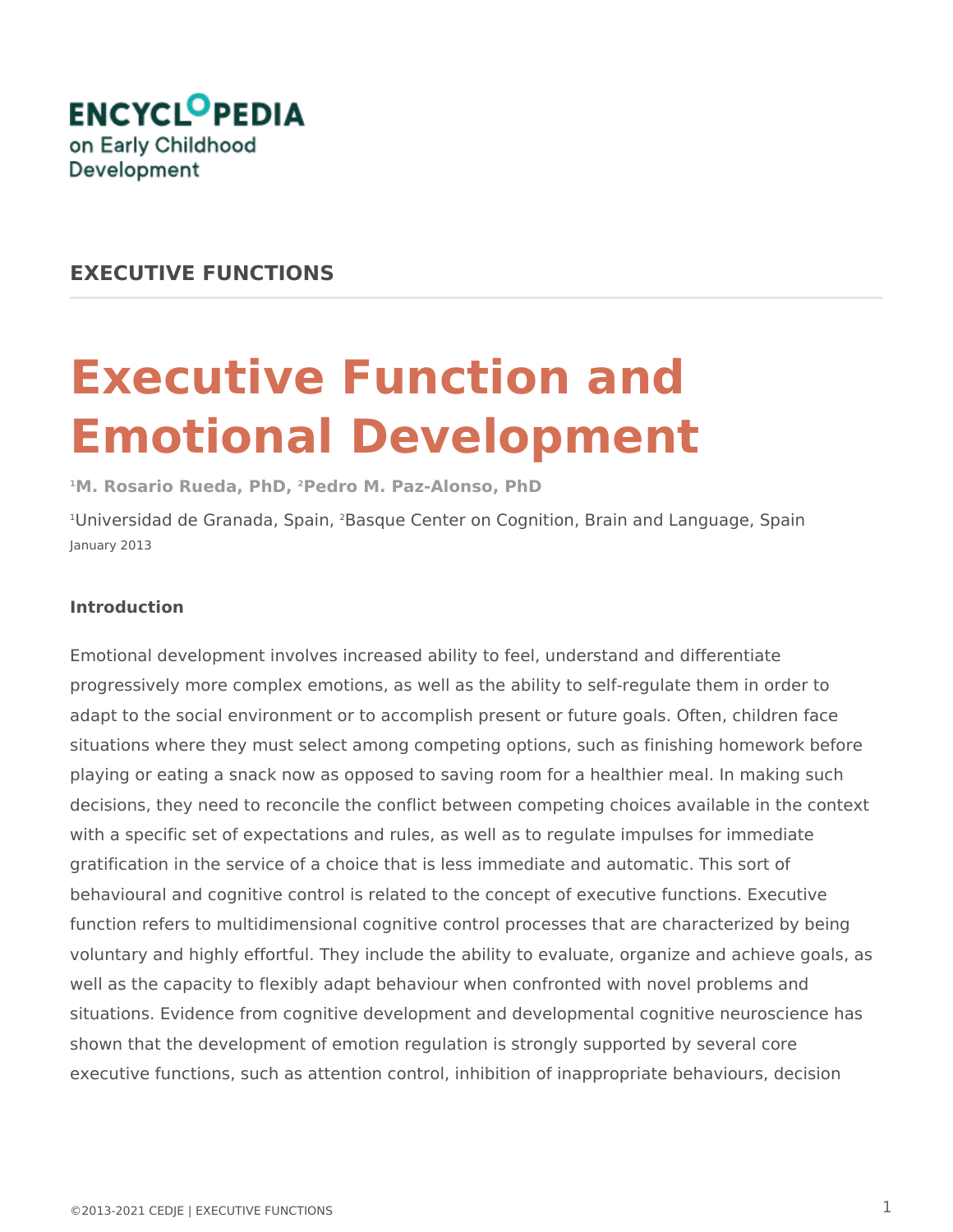making and other high cognitive processes that take place in emotionally demanding contexts.<sup>1,2</sup>

## **Subject**

As humans are predominantly social, understanding emotions in oneself and others is an important skill to have, and a good part of the brain is devoted to that effort.<sup>3</sup> Basic emotions, such as happiness or fear differ from the so-called moral emotions (e.g., shame, guilt, pride, etc.), that arise in social interactions, where a normative or ideal behaviour is either explicitly or implicitly established. Understanding and managing moral emotions requires internalization of norms and moral principles shared by the community. It is also necessary to perceive and understand other people's emotions (empathy) and make attributions of their mental states (theory of mind), including understanding of their beliefs and attitudes. As such, emotional and social development are tightly linked to one another. Another key component of emotional development, namely emotion regulation, is not less crucial to socialization. In social activities (e.g., being at school), it is often necessary to control emotional reactions, either positive (e.g., excitement) or negative (e.g., frustration) in order to accommodate to norms and goals. Therefore, the development of executive control is central to emotion regulation.

## **Problems**

Executive function is often considered a domain-general of cognitive function. This means that it is involved in regulating all sorts of behaviours, such as those involving language, memory, reasoning, etc. However, some authors have suggested that emotional, social and motivated behaviour (e.g., deciding whether to eat a piece of cake or to hug someone we love) may be harder to control and might even require a different kind of mechanism as compared to emotionally-neutral conditions (e.g., deciding whether five is an even or odd number). Some authors have established a distinction between "cool" (purely cognitive) and "hot" (affective) aspects of executive function.<sup>4</sup> Thus, in goal-directed problem-solving, executive function and emotion regulation bear a reciprocal relation. However, the particular requirements for emotion regulation will depend on the motivational significance of the problem and whether the problem  $its$ elf is hot or cool.<sup>1</sup>

## **Research Context**

The multidimensional nature of the executive function construct contrasts with the absence of a specific agreement on a gold-standard test of executive functions despite the highly structured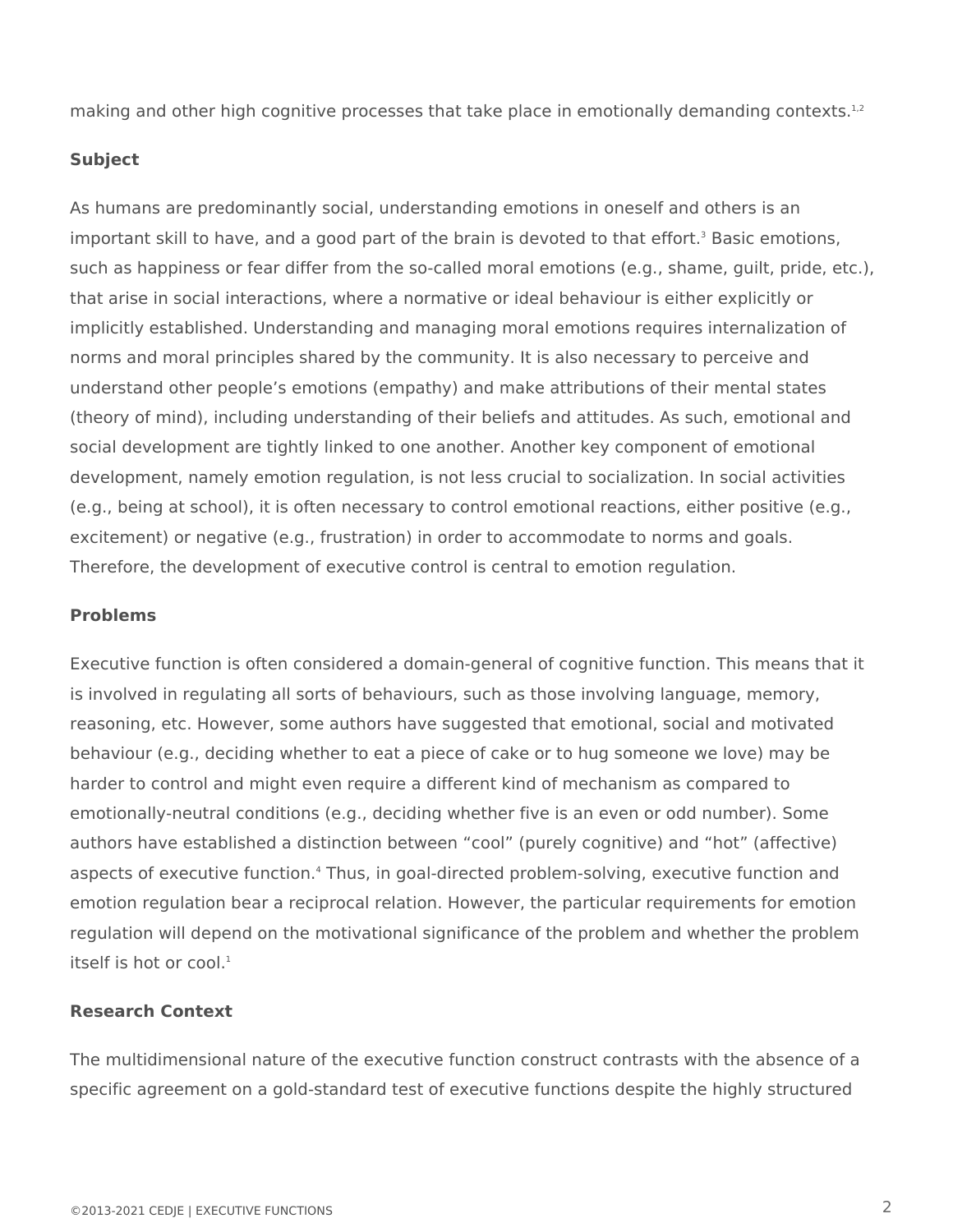nature of the tasks typically used to examine different functions separately laboratory tasks are thus used to measure different executive functions, so been adapted from those used with adults. A general distinction can be mad executive function and hot executive function tasks, depending on whether dealing with emotionally-relevant infor Whiat this om to nie ral categorization, ta can be also divided according to the particular function they target, for example, memory, inhibitory control or mental flexibility. However, given the protract executive function throughout childhood, a wide variety of tasks are availal appropriate for children of a given age range or ability level.

#### Key Research Questions

- 1. Is emotional development supported by maturation of executive functior development of key aspects of emotional development (e.g., empathy, t internalization of moral principles, etc.) related ptroe fm antuhanatio  $\theta$  ntest the
- 2.What factors determine the development of executive function skills?
- 3. Are individual differences in the development of executive function and determined by genes, or are they rather related to experience?
- 4. Is it possible to foster the development of executive function by means interventions? If so, would enhanced executive function turn into better development?

Recent Research Results

Evidence from multiple studies indicates that maturation of aspects of exec such as inhibitory control and executive attention, are strongly related to i understanding (in oneself and others) and regulation. Preschool children s laboratory tasks measuring inhibitory control significantly correlates with t their emotion policity children with higher attention control abilities tend to co using non-hostile verbal methods rather than overt <sup>9</sup> algiggrhees nievfeform teftuhlood osntrol also correlates positively with Temdpsphayy empathy toward others requires interpretation of their signals of distress or pleasure. In fact, the ability to mental states of oneself and others (Theory of Mind, ToM), which is anothe component of empaith strongly associated with individual differences in effor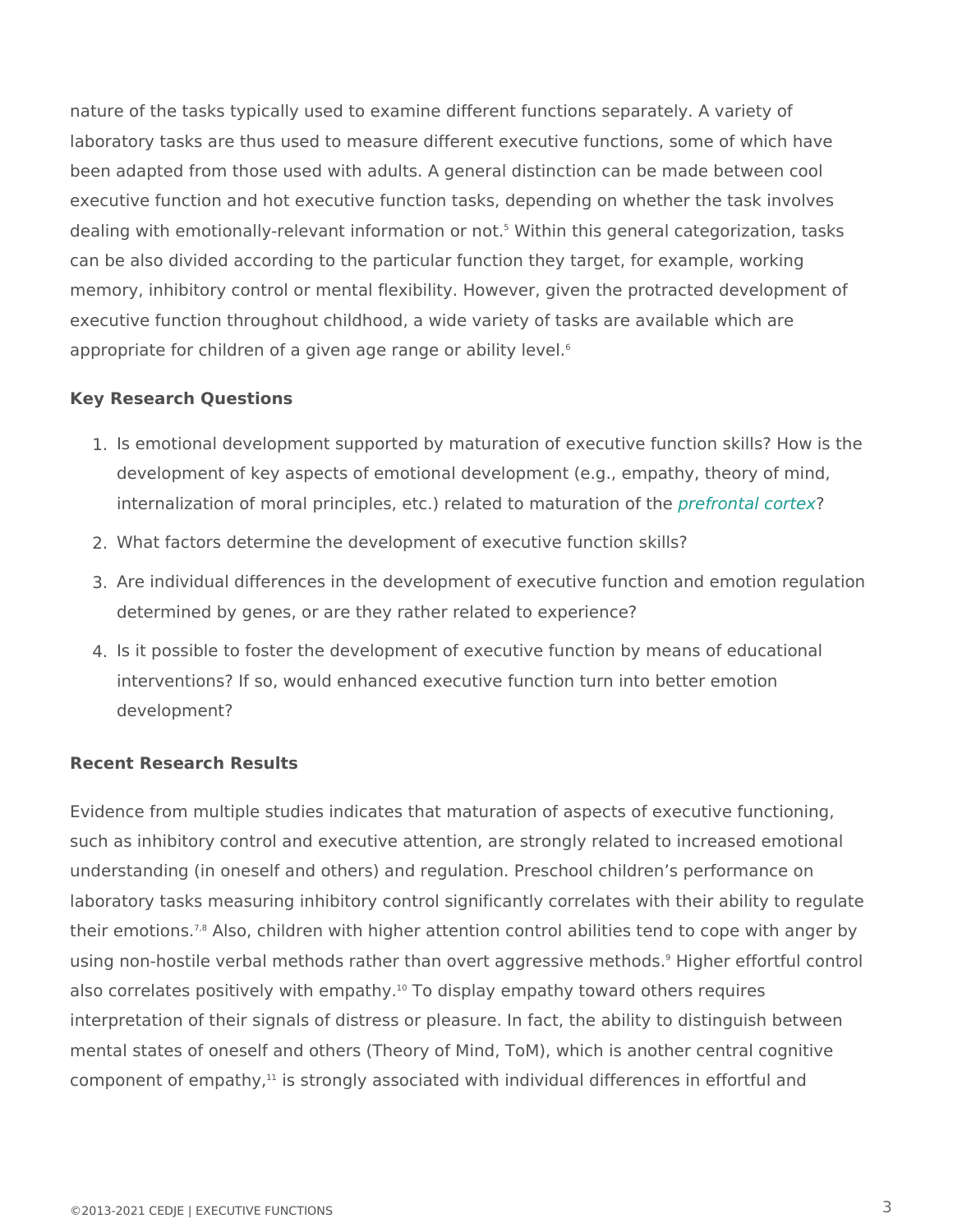inhibitory control.<sup>12</sup> However, whether ToM is directly associated with more general emotion regulation skills during early development is still under debate.13 Additionally, individual differences in executive control are associated with the development of conscience, which involves the interplay between experiencing moral emotions and behaving in a way that is compatible with rules and social norms.<sup>14</sup> In this context, internalized control of behaviour is greater in children high in effortful control.15 The common interpretation is that effortful control provides the attentional flexibility required to link moral principles, feelings and actions.

In addition to these studies, current lines of research are investigating the factors, both educational and constitutional, that influence the development of executive function. Training studies of different executive functions in preschool and school-aged children have showed direct benefits on the trained abilities, including executive attention,<sup>16,17</sup> fluid reasoning,<sup>18,19,20</sup> working memory<sup>21,22,23</sup> and cognitive control.<sup>24</sup>

## **Research Gaps**

There are future research avenues that have the potential to shed further light on executive functions and emotional development. Although cross-sectional studies can be very informative, longitudinal research is needed to rule out possible effects due to individual variance across age groups. Thus, longitudinal studies can provide important insights regarding typical and atypical cognitive and emotional development.<sup>25</sup> Another important but still unresolved question is to what extent educational interventions designed to foster executive function can produce stable changes in the efficiency of this system, both at the structural and functional levels, throughout development. Some studies have shown benefits of executive function training at the level of brain function during development,<sup>16,17,22,23</sup> which are still observable a few months later without further training.<sup>16</sup> However, more research is needed to further characterize the benefits of training over time, and whether benefits of executive function training transfer to emotion regulation skills.

## **Conclusions**

Emotional development involves increased understanding of emotions in oneself and others as well as increased ability to regulate emotions based on current goals and socially-shared rules. Changes in emotional function are recognized as playing a critical role on social adjustment and school competence.<sup>26,27</sup> Adaptive development of emotion is linked to child well-being, whereas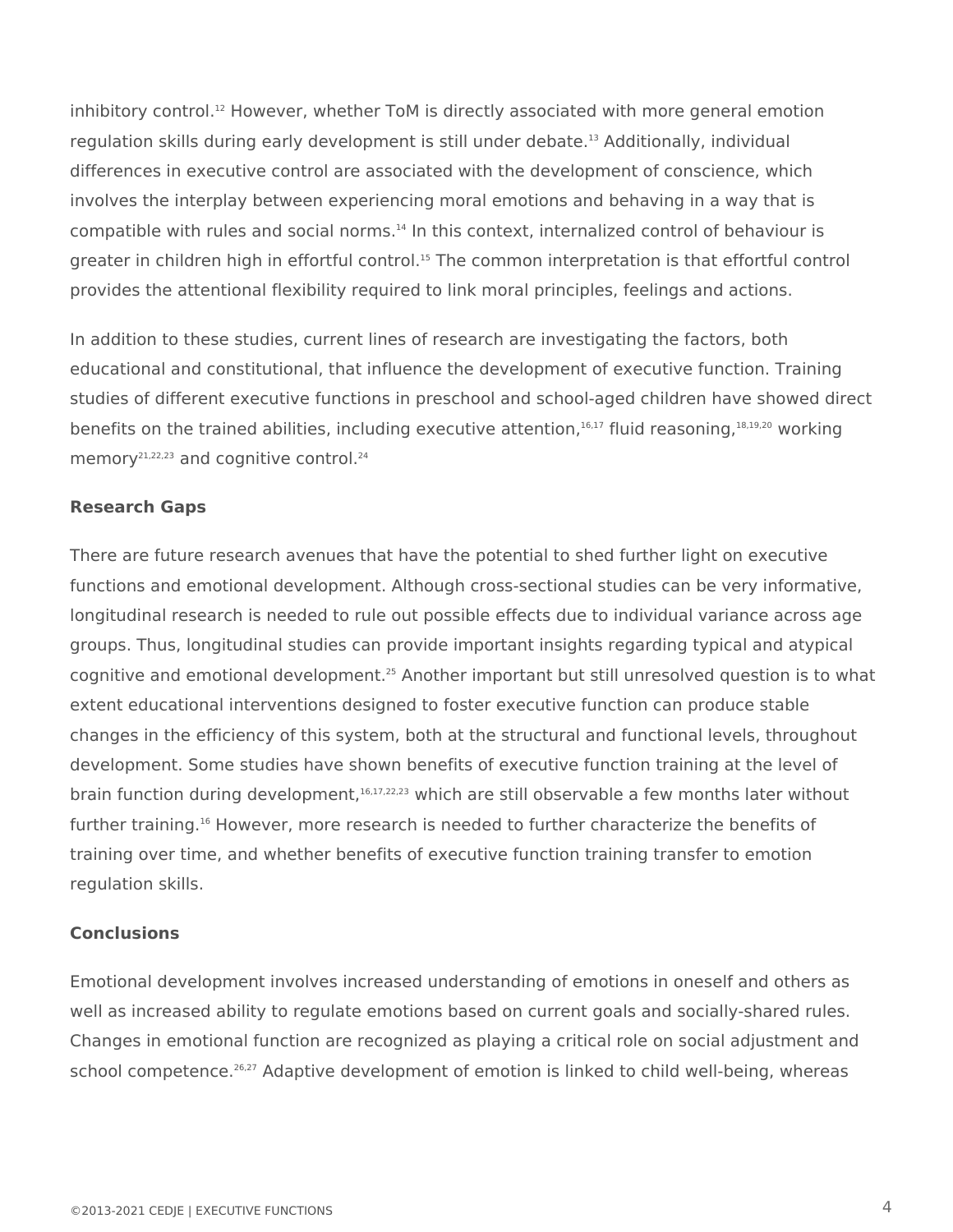difficulties with emotion regulation are related to mood disruptions and behavioural problems.<sup>27,28</sup> Emotional development is constructed from a variety of cognitive skills, including the ability to flexibly regulate behaviour in a voluntary, effortful, mode (executive function), which strongly depends on maturation of the frontal lobes.<sup>29</sup> Cognitive and emotion regulation appear to develop in concert, showing a strong development during the preschool period and a more protracted developmental course during late childhood and adolescence.<sup>30</sup>

## **Implications for Parents, Services and Policy**

Increasing evidence suggests that executive function can be enhanced through cognitive training and that such interventions have the potential to enhance the efficiency of brain systems underpinning behavioural and emotional regulation skills in children<sup>16</sup> as well as in adults.<sup>23,31,32</sup> Recent research also shows that the development of executive control is affected by environmental factors, such as parenting and education. The quality of parent-child interactions during early childhood appears to promote the development of executive function later on. Parental attitudes such as warmth, responsiveness and gentle discipline, which are related to secure parent-child attachment and positive mutuality, are related to advanced executive function skills in the child.<sup>33</sup> Likewise, classroom curricula that focus on teaching regulation skills are shown to significantly increase the development of executive control at preschool ages.<sup>24</sup> Plasticity of the neurocognitive system underlying cognitive and emotional regulation could be related to its extended maturation during the first two decades of life. Importantly, the susceptibility of this neurocognitive system to be influenced by a wide range of experiences provides multiple opportunities to promote children's social and emotional competence. Researchbased data of the type summarized in this paper must encourage policy makers to promote the use of educational programs that include curricula directly addressing socio-emotional competence.

#### **References**

- 1. Zelazo, P. D., & Cunningham, W. A. (2007). *Executive Function: Mechanisms Underlying Emotion Regulation Handbook of emotion regulation* (pp. 135-158). New York, NY: Guilford Press.
- 2. Tottenham, N., Hare, T. A., & Casey, B. J. (2011). Behavioral assessment of emotion discrimination, emotion regulation, and cognitive control in childhood, adolescence, and adulthood. *Frontiers in Psychology*, 2, 39.
- 3. Olsson, A., & Ochsner, K. N. (2008). The role of social cognition in emotion. *Trends in Cognitive Sciences*, 12(2), 65-71.
- 4. Zelazo, P. D., & Müller, U. (2002). Executive function in typical and atypical development. In U. Goswami (Ed.), *Handbook of childhood cognitive development* (pp. 445-469). Oxford: Blackwell.
- 5. Hongwanishkul, D., Happaney, K. R., Lee, W. S., & Zelazo, P. D. (2005). Assessment of Hot and Cool Executive Function in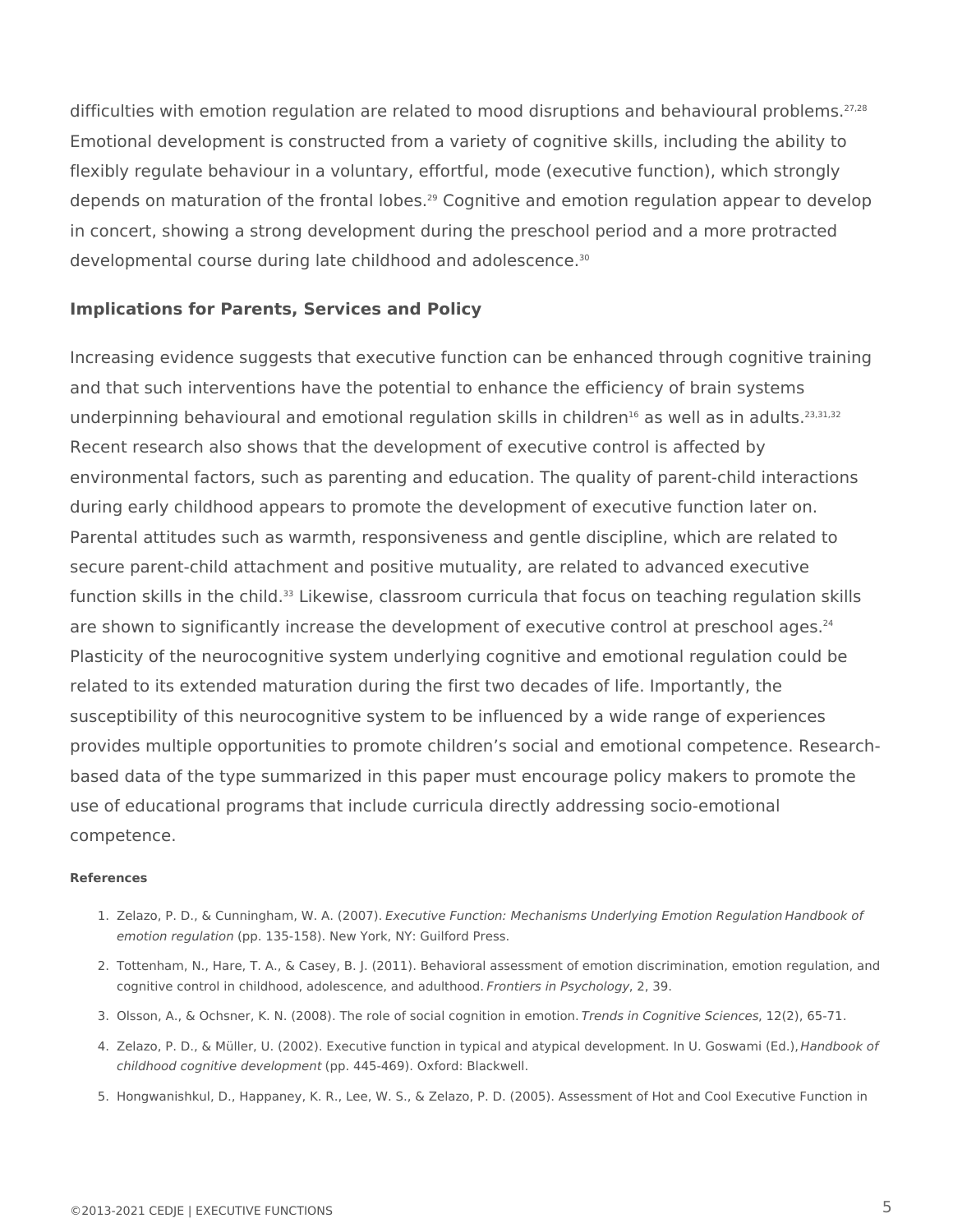Young Children: Age-Related Changes and Individual Differences. *Developmental Neuropsychology*, 28(2), 617-644.

- 6. Carlson, S. M. (2005). Developmentally sensitive measures of executive function in preschool children. *Developmental*  , 28(2), 595-616. *Neuropsychology*
- 7. Carlson, S. M., & Wang, T. S. (2007). Inhibitory control and emotion regulation in preschool children. *Cognitive Development* , 22(4), 489-510.
- 8. Simonds, J., Kieras, J. E., Rueda, M., & Rothbart, M. K. (2007). Effortful control, executive attention, and emotional regulation in 7-10-year-old children. *Cognitive Development*, 22(4), 474-488.
- 9. Eisenberg, N., Fabes, R. A., Nyman, M., Bernzweig, J., & Pinuelas, A. (1994). The relations of emotionality and regulation to children's anger-related reactions. *Child Development*, 65(1), 109-128.
- 10. Rothbart, M. K., Ahadi, S. A., & Hershey, K. L. (1994). Temperament and social behavior in childhood. *Merrill-Palmer*  , 40, 21-39. *Quarterly*
- 11. Decety, J., & Jackson, P.L. (2004). The functional architecture of human empathy. *Behavioral and Cognitive Neuroscience*  , 3, 71-100. *Review*
- 12. Carlson, S. M., Moses, L. J., & Claxton, L. J. (2004). Individual differences in executive functioning and theory of mind: An investigation of inhibitory control and planning ability. *Journal of Experimental Child Psychology*, 87(4), 299-319.
- 13. Liebermann, D., Giesbrecht, G. F., & Muller, U. (2007). Cognitive and emotional aspects of self-regulation in preschoolers. *Cognitive Development*, 22(4), 511-529.
- 14. Kochanska, G., & Aksan, N. (2006). Children's conscience and self-regulation. *Journal of Personality*, 74(6), 1587-1617.
- 15. Kochanska, G., Murray, K. T., & Harlan, E. T. (2000). Effortful control in early childhood: Continuity and change, antecedents, and implications for social development. *Developmental Psychology*, 36(2), 220-232.
- 16. Rueda, M. R., Checa, P., & Combita, L. M. (2011). Enhanced efficiency of the executive attention network after training in preschool children: Immediate and after two months effects. [doi: 10.1016/j.dcn.2011.09.004]. *Developmental Cognitive*  . *Neuroscience*
- 17. Rueda, M. R., Rothbart, M. K., McCandliss, B. D., Saccomanno, L., & Posner, M. I. (2005). Training, maturation, and genetic influences on the development of executive attention. Proceedings of the National Academy of Sciences of the USA, 102(41), 14931-14936.
- 18. Jaeggi, S. M., Buschkuehl, M., Jonides, J., & Shah, P. (2011). Short- and long-term benefits of cognitive training. *Proceedings*  , 108(25), 10081-10086. *of the National Academy of Sciences*
- 19. Mackey, A. P., Hill, S. S., Stone, S. I., & Bunge, S. A. (2011). Differential effects of reasoning and speed training in children. *Developmental Science*, 14(3), 582-590.
- 20. Nutley, S. B., Soderqvist, S., Bryde, S., Thorell, L. B., Humphreys, K., & Klingberg, T. (2011). Gains in fluid intelligence after training non-verbal reasoning in 4-year-old children: a controlled, randomized study. Developmental Science, 14(3), 591-601.
- 21. Dahlin, E., Nyberg, L., Bäckman, L., & Neely, A. S. (2008). Plasticity of executive functioning in young and older adults: immediate training gains, transfer, and long-term maintenance. *Psychology and Aging*, 23, 720–730.
- 22. Jolles, D. D., Grol, M. J., Van Buchem, M. A., Rombouts, S. A. R. B., & Crone, E. A. (2010). Practice effects in the brain: Changes in cerebral activation after working memory practice depend on task demands. *NeuroImage*, 52, 658-668.
- 23. Olesen, P. J., Westerberg, H., & Klingberg, T. (2004). Increased prefrontal and parietal activity after training of working memory. *Nature Neuroscience*, 7(1), 75-79.
- 24. Diamond, A., Barnett, W. S., Thomas, J., & Munro, S. (2007). Preschool Program Improves Cognitive Control. Science, 318(5855), 1387-1388.